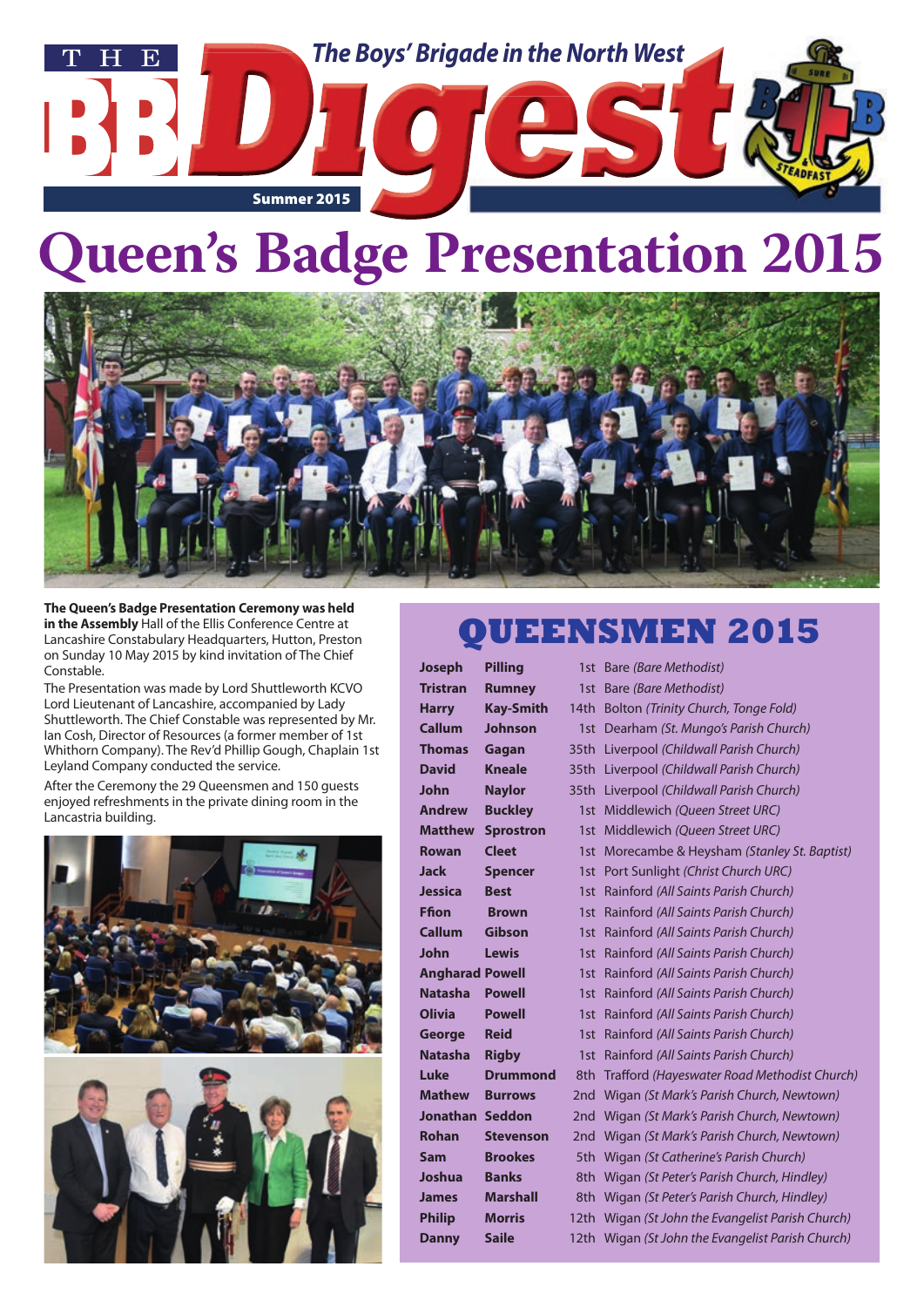

#### **A rather damp and overcast day did not spoil the fun for some 350 members from 20 Companies representing 10 Battalions.**

The established activities of Archery, Pistol Shooting, Human Table Football, Target Golf, Climbing Wall, Indoor and Field games, Tuck Shop, Barbecue etc. were joined by a new attraction, the inflatable Assault course, and an Exhibition by sniffer dogs from HM Prison, Kirkham, the Hot Shots Competition was available for Company Section Boys.

Some Companies chose to bring a picnic lunch while others kept the kitchen and tuck shop very busy. This increasingly popular event is being recognised as a great day out and accordingly the hard working organisers are encouraged to continue to add additional items each year.









# *Before the Memories Fade*

**Recently, a former member of the 23rd Liverpool Company** *(Holy Trinity Walton Breck)* contacted us for information regarding the Captain of his old Company, result, he journeyed to Liverpool from Buckinghamshire to meet with a contemporary now a member of Liverpool Stedfast Association and supporter of 35th Liverpool, outcome, the retired Air Vice-Marshall!! Left a substantial cheque in favour of the Battalion.

Camp is more often the lasting memory of our former members. Sir Alex Ferguson writes in his autobiography of great days with 129th Glasgow and his Captain, Jim Borland to whom he has paid many tributes publicly. Reflecting on this subject I took from my bookshelf Richard Passmore's book "Thursday is missing" in which he recounts his experience of life in camp with the 43rd Liverpool *(St Cyprian's Parish Church)*. He records his admiration of the camp QM Charley Keiffer as follows "For the first time in my life I considered deeply the motivation of another. I found out he was a Public Health Inspector whose annual holiday was 14 days, of which 10 were devoted to camp. Charley spoke only rarely at Bible Class although he was always there. His example inspired me more than all the preaching I ever heard – I think of him often and always with gratitude".

Times have indeed changed since the days of Passmore and Ferguson but our main priority remains the care and concern for our members, not the winning of awards or competitions. Reaching out to young people who would normally never hear of Christ's love for them.

"We thank thee o our Father before memories fade for all thy love around us and for The Boys' Brigade".

> In Christ **Alan McLoughlin**  *District President*

\* Thursday is missing - Richard Passmore ISBN 0 9506012 76

### Brigade National Band Championship



The 1st/2nd Moreton took part in the Brigades' National Band Championships at Stoke on Trent and came away with five trophies. The youngsters became the Brigades National Champions in the Traditional Open Class.

# Zebrugge Rememb



The Band of the 1st/2nd Moreton BB/GU *(Moreton Methodist)* had the honour to take part in the Royal Marines Association Zebbrugge Remembrance Day by leading a parade of standards around the Zebbrugge Memorial at Seacombe ferry terminal. Bugler Kate McKay played The Last Post whilst Marines cast wreaths on to the river Mersey.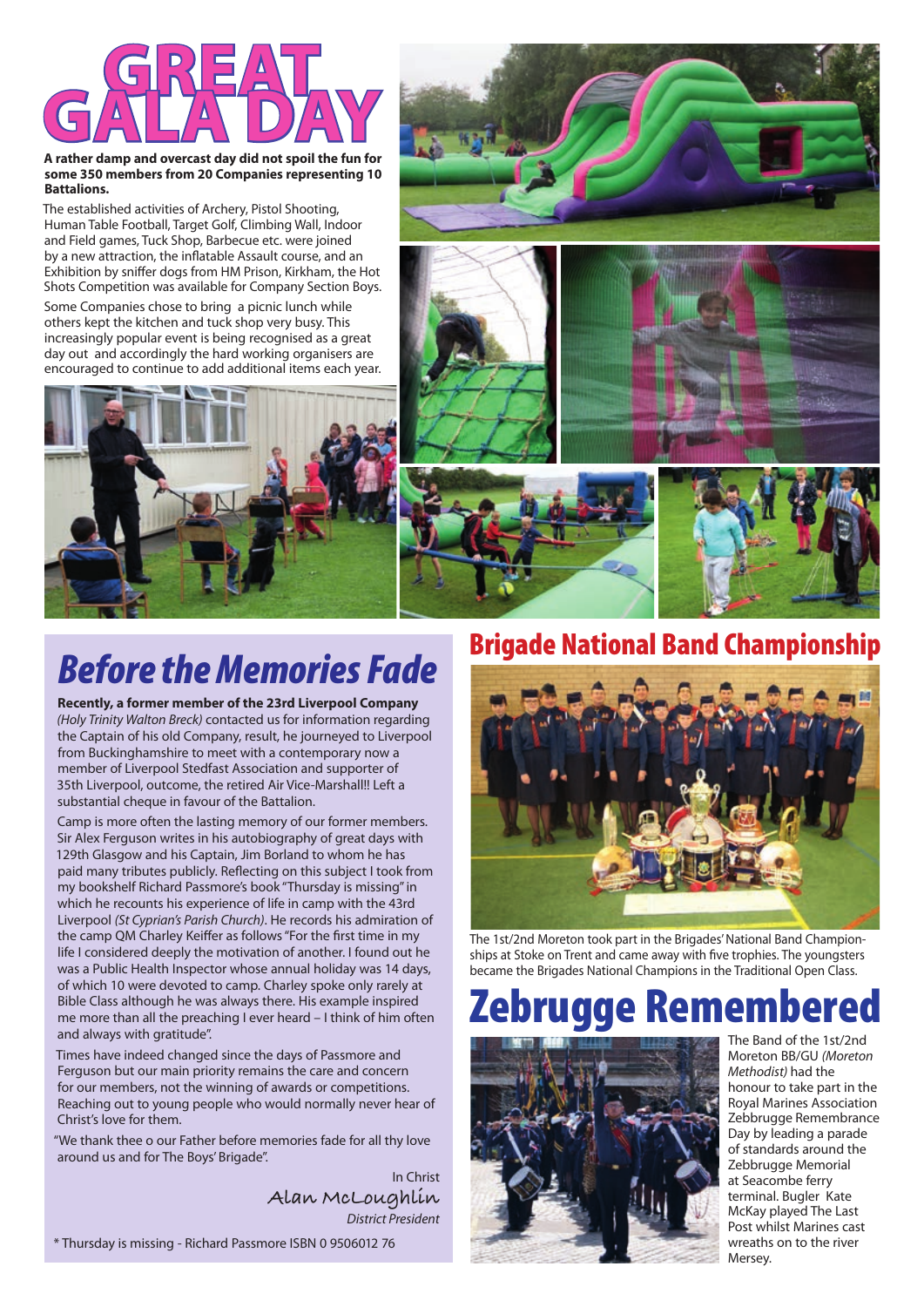### **The District had the honour to host the Final of the BB Masterteam Quiz Final Liverpool Weekend**

**National Masterteam Quiz at the District Training Centre**  on Sat. 11 April. Regional finalists from England, Northern Ireland and Scotland took part, some six teams in total.

A Civic welcome to the Fylde Borough was extended to the teams at a formal buffet lunch by the Mayor and Mayoress. Many expressions of appreciation have been received regarding the arrangements made.



### *MAKING A DIFFERENCE IN OUR COMMUNITY*

#### **26th Sept to 4th Oct 2015**

**Companies are encouraged to participate in this national** initiative by involving themselves in some activity to benefit their community. A good example of this is a project of the 1st Morecambe & Heysham Company *(Stanley Road Baptist Church)* who made a planter and provided a small garden at the front of their Church, supported by a grant from the Furness Building Society. The project not only brightened a very deprived area, it

provided an opportunity for the Boys to improve their woodworking skills and learn a little about plant life.



# LIVERPOOL BELL



**In our Spring issue we asked readers for any information** regarding the Bell at Felden Lodge. Mr. Ron Kenworthy, Friend of the District and former member of the 29th writes "Some thirty eight members (including their personal coach driver) of 29th Old Boys Parents and Friends Association spent a Holiday Fellowship week in dormitories of Felden; no en-suite then; from 13 to 20 August 1953. The Bell was made by Mr. Barrow, the father of a member of the 29th, in a Liverpool Brass Foundry.



#### **The Federation of Stedfast Associations**  UK & ROI held their Annual General Meeting at the Liner Hotel, Liverpool during the weekend 15/17 May 2015. The hosts, Liverpool Stedfast Association arranged an excellent programme of events including a formal dinner and City Tours. On the Sunday they joined with the Liverpool Battalion

in worship on the occasion of the Annual Church Parade Service to the Linacre Methodist Mission. After the Service the members joined the Battalion in the march past. At the saluting base were The Lord Mayor of Liverpool, The Mayor of Sefton, The Honorary Brigade President and The Brigade Secretary.

### Steve Dickinson **Retirement**

**Prior to the Masterteam final the** District President presented Steve with a commemorative coffee mug from Capernwray Hall, this was of special significance since it was at a Lancashire and Cheshire District Christian Leadership course that steve made his decision for Christ.

### *Falconry* **The Juniors of the**

35th Liverpool *(All Saints, Childwall)*  became honorary falconers for the evening when six birds of prey visited the



group. As part of the visit, the boys had the opportunity to engage with the birds, learn a little about husbandry, and were treated to some flight displays. A European eagle owl (one of the biggest breeds of owl in the world) was part of the interactive experience, but the Harris Hawk - named Brian - proved most popular with the boys.

# Walking for Mike

**The Manchester Battalion have presented**  a cheque for £1100 to the Christie Hospital in memory of Mike Maratos former Captain of the 4th Altrincham *(Woodlands URC)* and Battalion Treasurer the money was raised by a sponsored walk and individual gift.

# 1st Dearham Awards Evening

**West Cumbria's Archdeacon, the Venerable Doctor Richard Pratt congratulated**  proud award winners and their parents at 1st Dearham Boys' Brigade and Girls'

Association Awards Evening. Two hundred parents, friends and members of the Company filled St Mungo's Parish Church for a service and prize giving.

AWARDS: Back row, left to right, The Venerable Doctor Richard Pratt, Ben Nicholson, Oliver Brinicombe, William Jackson, Chloe Cartmell, middle row, Nathan Hadley, Coban Blythe, front row, Jack Moody, Ellis Parker, Sam Spalding



# 1st Rishton Company Display

**Our 27th Annual Inspection and Display was held on Wed. 20 May. Our Guest for**  the evening was Councillor Ken Moss. Several ex-members including the President of the Manchester Battalion and their families attended this special occasion.



The Display followed the tradition theme with items depicting the work carried out over the year presented by all the sections of the Company. The Anchor boys performed team games and a cup stacking competition, the Juniors entertained with a display of maze drill and an item based on Show Jumping, 1st, 2nd and 3rd placed rosettes kindly donated by Rosette Direct of Church were presented to the winners.